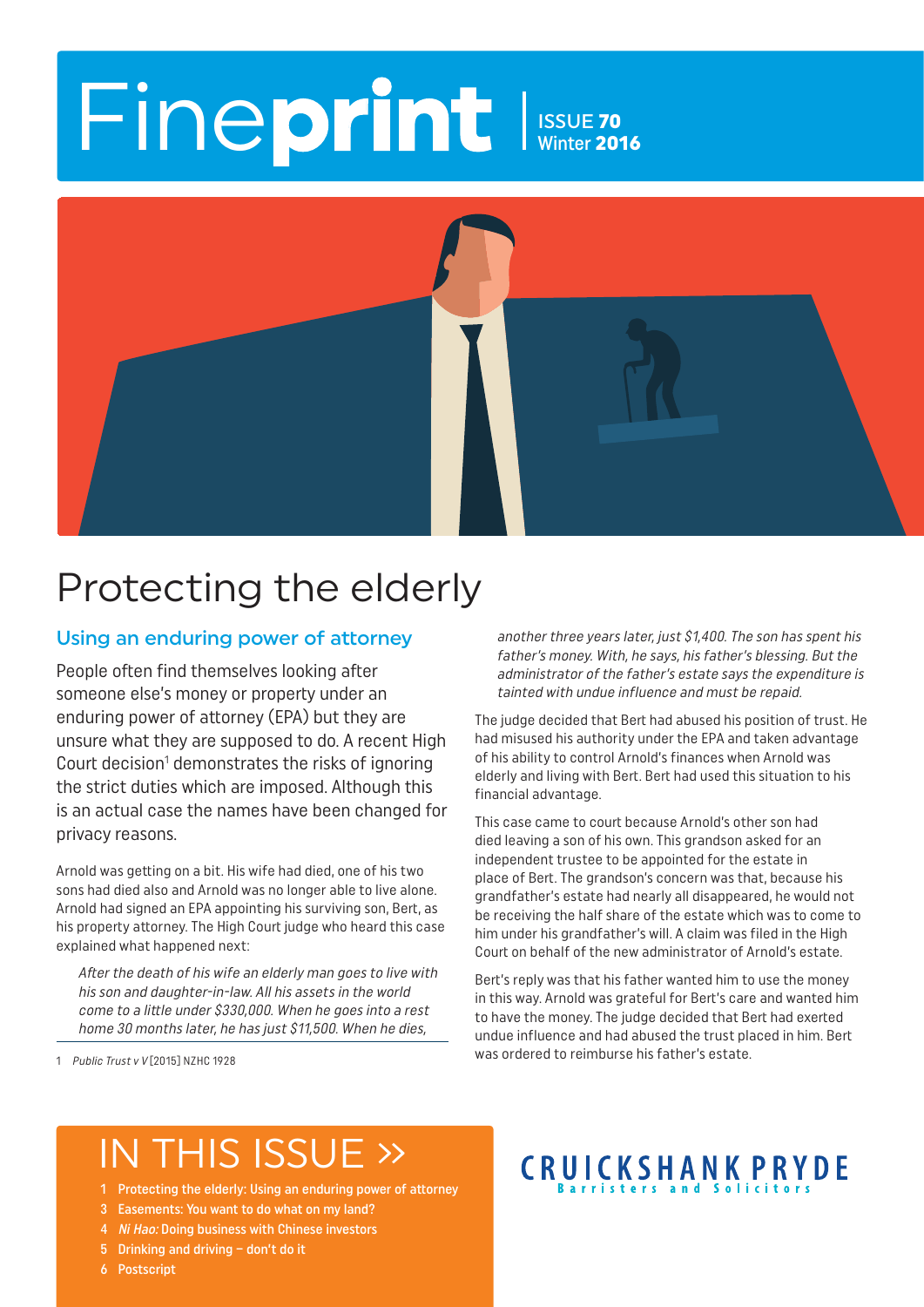### Strict duties for EPA attorneys

This case is a good illustration of what can go wrong when people, who are looking after property or funds for someone else, assume that they can simply use the money as they think fit.

The law imposes strict duties on people who are managing money or property for someone else. These are called 'fiduciary duties', that is, duties of trust and good faith.

People in these situations – EPA attorneys, trustees and executors – must act selflessly and not in their own interests. People who are acting in a fiduciary role are only allowed to make a profit or be paid for their efforts if this is specifically authorised.

Attorneys appointed under an EPA aren't obliged to send out annual accounts – or even to keep any financial records at all – unless the EPA sets out some specific requirements. Nevertheless attorneys should think carefully about what financial records they keep. It's often very easy for an unhappy family member to make allegations of misuse of money. Refuting these allegations is difficult without proper records.

The law imposes strict duties on people who are managing money or property for someone else. These are called 'fiduciary duties', that is, duties of trust and good faith.

Sadly, where one family member is appointed under an EPA, others in the family may feel left out and suspicions may start to form. This is a particular problem where some family live a distance away, perhaps overseas. It's easy to assume the person who is on the spot will be able to take advantage of the situation. That is how unfounded accusations can arise.

These types of family disputes can be bitter and unpleasant. It's important to try to avoid unnecessary suspicions wherever possible. The best answer is to keep other members of the family fully informed if an elderly person relies on you to manage their finances or property.

### Exploitation of elderly people

Misuse of EPAs and other positions of trust are examples of a wider problem of elder abuse in our community. As our population ages and people live longer, the possibility of mistreatment of elderly people increases. This is a real concern. Sometimes the abuse may be physical but, more often, we see examples of financial abuse or exploitation.

One of the most common ways elderly people can be manipulated is in relation to their wills. Sadly as people age they may form unfair opinions about their family and others close to them. An elderly person who previously always wanted to treat all of her children equally may suddenly decide to favour one or two over the others.

People are free to make their will as they wish and there's no obligation to be logical or fair. However, where a will is obviously the result of excessive pressure being applied to an elderly person then the court can declare the will invalid because of 'undue influence'. Because of these risks, lawyers will usually insist on seeing elderly people alone when they interview them. Family members need to understand that it's in their best interests that elderly parents are left free to discuss their will with their lawyer in private. Having a family member present 'to explain things' may simply mean that the will is later ruled to be invalid.

Similar problems can arise with EPAs. If there has been undue influence then the EPA may not be valid. In recent years Parliament has moved to tighten up the process for signing EPAs. It's now necessary to have an independent witness in most cases.

Unfortunately imposing extra requirements about witnessing EPAs has simply created increased cost rather than solving the problem. Often, as in the case mentioned at the start of this article, the problem arises later down the track. When parents are no longer able to make decisions for themselves they are very vulnerable to financial exploitation. For family members who are in difficult financial circumstances it can be very tempting to help themselves to some of their parents' money.

### Strict legal duties apply

In law there are quite clear duties imposed on a person who is given authority to act under an EPA (an attorney). He or she must act only in the best interests of the person who gave the power of attorney (the donor).

In the case mentioned at the start of this article the judge explained the duties as follows:

The attorney must act with absolute openness and fairness to the donor, exercise reasonable care (including acting with reasonable prudence in managing the donor's financial affairs), keep personal and fiduciary property separate, and avoid conflict of interest and duty to the donor.

The judge also went on to comment that, even if there had been no EPA, Bert would have owed similar duties to Arnold simply because Arnold was elderly and vulnerable, and Bert had assumed the responsibility for his care and finances. Bert was in a position of trust because of this and high standards are expected in these circumstances.

The unfortunate thing is that the only way to enforce these obligations is by way of very expensive court proceedings. Arnold's grandson has incurred thousands of dollars in legal fees and Bert fought the case strongly. At most the grandson can expect to recover about half to two-thirds in costs from Bert. Sadly justice can be slow and expensive.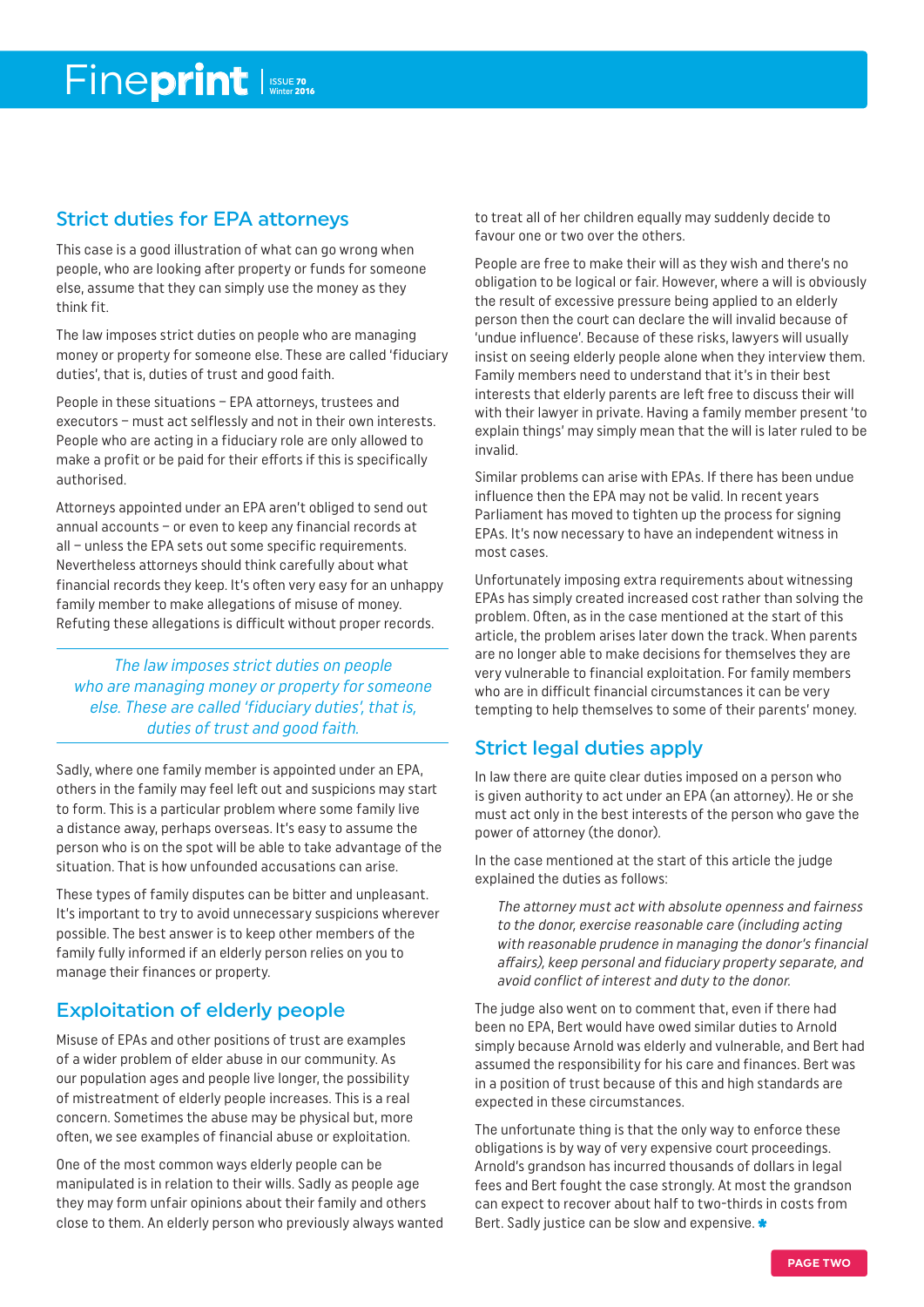

### Easements

### You want to do what on my land?

A property owner's home is their castle. There are many ways, however, in which the rule of your domain can be reined in. Here, we discuss easements and what the implications are for you as a landowner granting an easement over your property.

An easement is the grant to another person of the right to use your land. Such right of use is usually granted to an adjoining property owner and is limited to a certain area, and the purpose for which it can be used is rigorously defined.

Common examples of easements include the grant of access over your land, being a 'right of way', and the right to bring water over your land or drain it away, being the 'right to convey' or 'right to drain water'. Other common easements create rights to cross over your land for things such as electricity, telecommunication cables, and gas or sewage pipes.

As your land is your kingdom, the granting of an easement over your land to another must be recorded in writing, and is registered on both your and their land titles. When you purchase property, as part of the legal process, we will review any easements on your land and discuss with you their effect on your property.

### An easement is in perpetuity

It's important to understand that an easement is granted in perpetuity or, in other words, forever. Once registered on the title to your land, the easement runs with and binds each successive owner to your land.

It's common to find easements that date back over a century and which are still used daily for the purpose for which they have been granted.

Another common form of easement is for the right to use your land by someone other than an adjoining property owner, such as a local council, power or other utility company. This is an 'easement in gross' and still binds and runs with your property in perpetuity.

### Issues around easements

Issues that arise with easements are what rights of use are – or aren't – given to the respective parties, be it the affected owner's land called the 'servient tenement', or the 'dominant tenement' which is the landowner or party who holds the benefit. These rights are contained in the written definition of the easement which is registered on the land.

Commonly, requests for new easements are made by power companies seeking the right to run power lines over or under rural land. These easements allow for power lines and supporting infrastructure to be installed and maintained, and are frequently of no direct benefit to the affected landowner.

If you're considering granting such an easement, it's essential to understand what is being lost and if anything is being given or compensated for that loss. It's also crucial to understand what rights are being given for the use of the land. In some electricity company easements, there's the right for the company to upgrade the proposed power lines, at some future date, to heavy grade commercial supply lines if they desire. This is effectively creating a future-proofed supply corridor for the electricity company over the future landowner's property. Any rights for the use of the land once granted, remain unchecked, binding the land forever.

An easement is a binding commercial contract which, once entered, is enforceable against the current and future property owners. When being asked to grant an easement, it's important that you seek advice to fully understand the implications and effects it will have on you and your land, now and in the future.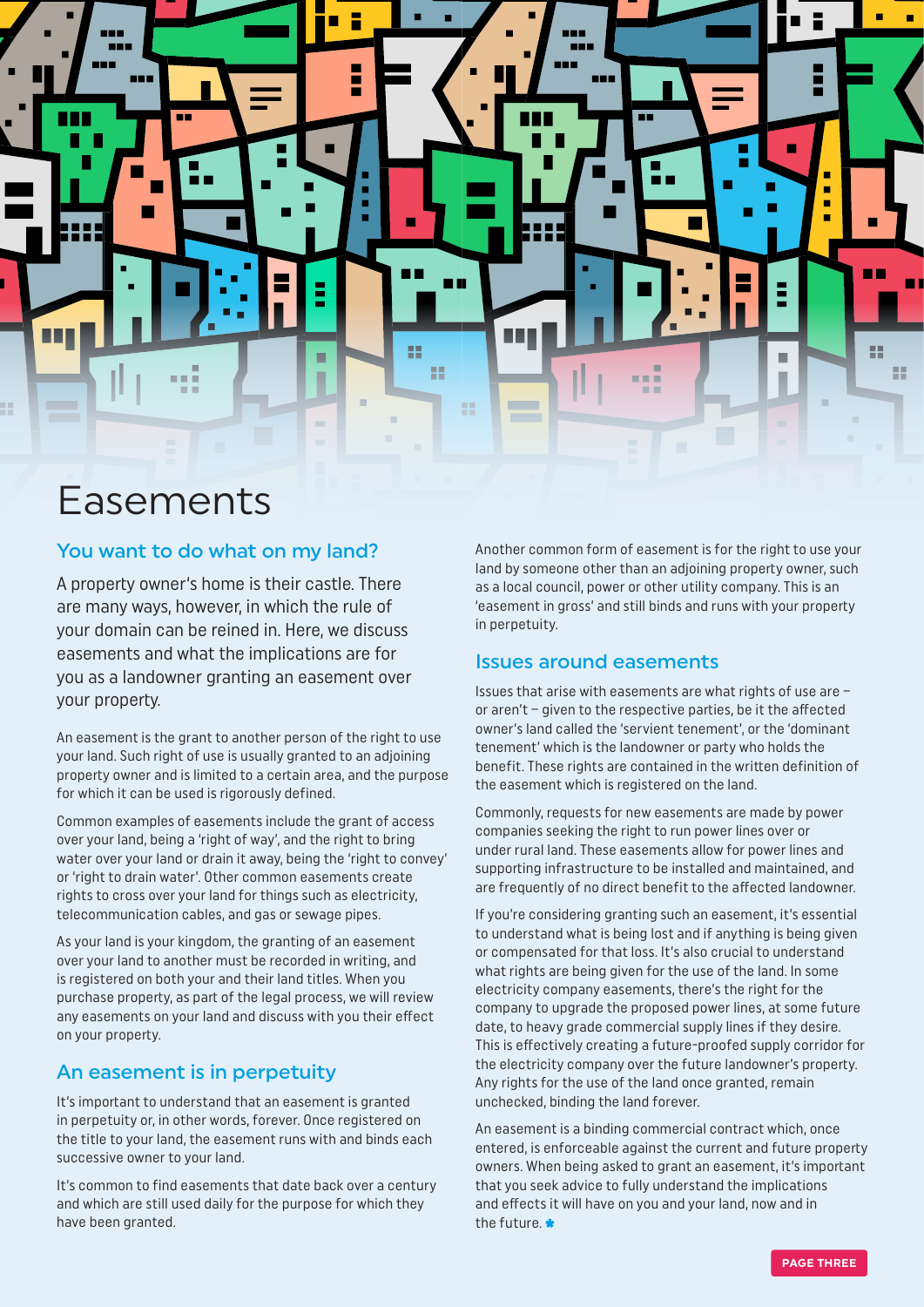### Ni Hao: Doing business with Chinese investors

We've all seen the headlines about growing Chinese investment around the world and New Zealand is certainly no exception. Although you may already have been in business for years and have a great deal of experience, if you want to be truly successful with a Chinese counterparty then there are some key cultural differences which you should take on board. With that in mind we have set out some points to be aware of when you're dealing with Chinese investors.

### Key cultural differences

Many Asian cultures emphasise indirect communication, particularly if there is a problem. This can be frustrating for Westerners who would prefer just to 'get it on the table' and discuss. An email worded to state, '… we value the fact that we are equal partners …' may be phrased that way because they are not feeling like an equal partner and are hoping the situation will improve. That subtlety may well be completely lost on the Western recipient who may be later surprised to find out that all is not as it seemed.

You can deal with a situation such as this by spending time asking questions of the other side and seeking to really understand what they are thinking. If you get a response which seems indirect then that's a signal that you should follow up with other questions.

### Clear communication

This cultural difference also flows into the next point which is that a good relationship should be worked on before closing a business deal. You may have an agreement and have already popped the cork. While having a signature on the page is important, you also need to work hard to understand each other and to ensure that there's clear communication. If the potential business justifies it, a trip to China to meet with people on their home turf will go a long way towards establishing that trust.

We often see people stumble as they forget that it is important to speak more slowly and more clearly than you may do when speaking with your friends at home.

Our Kiwi accent can throw foreigners as, for better or worse, most people from overseas grew up watching American TV and movies. Imagine if you were learning Chinese how





hard it would be if people spoke quickly: that may alter your perspective.

As well, we tend to litter our speech with slang expressions which totally mystify foreigners. Keep your speech simple and straightforward without being too stilted. However, don't throw the baby out with the bathwater (as it were!) on this one; a unique way of expressing a concept may make everyone laugh and lighten the mood.

Is it necessary to start studying Chinese? Not really, but if you can say 'hello' at least, it shows that you have made an effort to learn some phrases. (Hello is ni hao.) No one will expect you to be fluent in Chinese and, even if you were, they may prefer to speak in English.

While Chinese language skills are not essential, having some understanding of China will also make you a more sensitive business partner and earn you respect. If you presume that a Beijing investor is similar as someone from Southern China, this will reveal your ignorance pretty quickly. Someone from Southern China may be a Cantonese speaker as that language is more common there. Having said that, asking open questions about where your business partner is from will be a good way to understand their background and they will very likely be happy to tell you more.

### A little geography

Referring to 'Asia' when working with a Chinese investor, for example, is not appropriate. Asia is a vast region brimming with diverse histories and cultural backgrounds. Taking some time to research your counterparty and their origins will definitely pay dividends.

All of this boils down to the fact that if you're working with a Chinese investor, clear communication is vital and assumptions can lead to misunderstandings developing.

It's important to speak and write as clearly as you can and listen closely to the messages you are receiving. If these simple steps are followed, then you will likely find a lot more success in your dealings with Chinese investors.  $\star$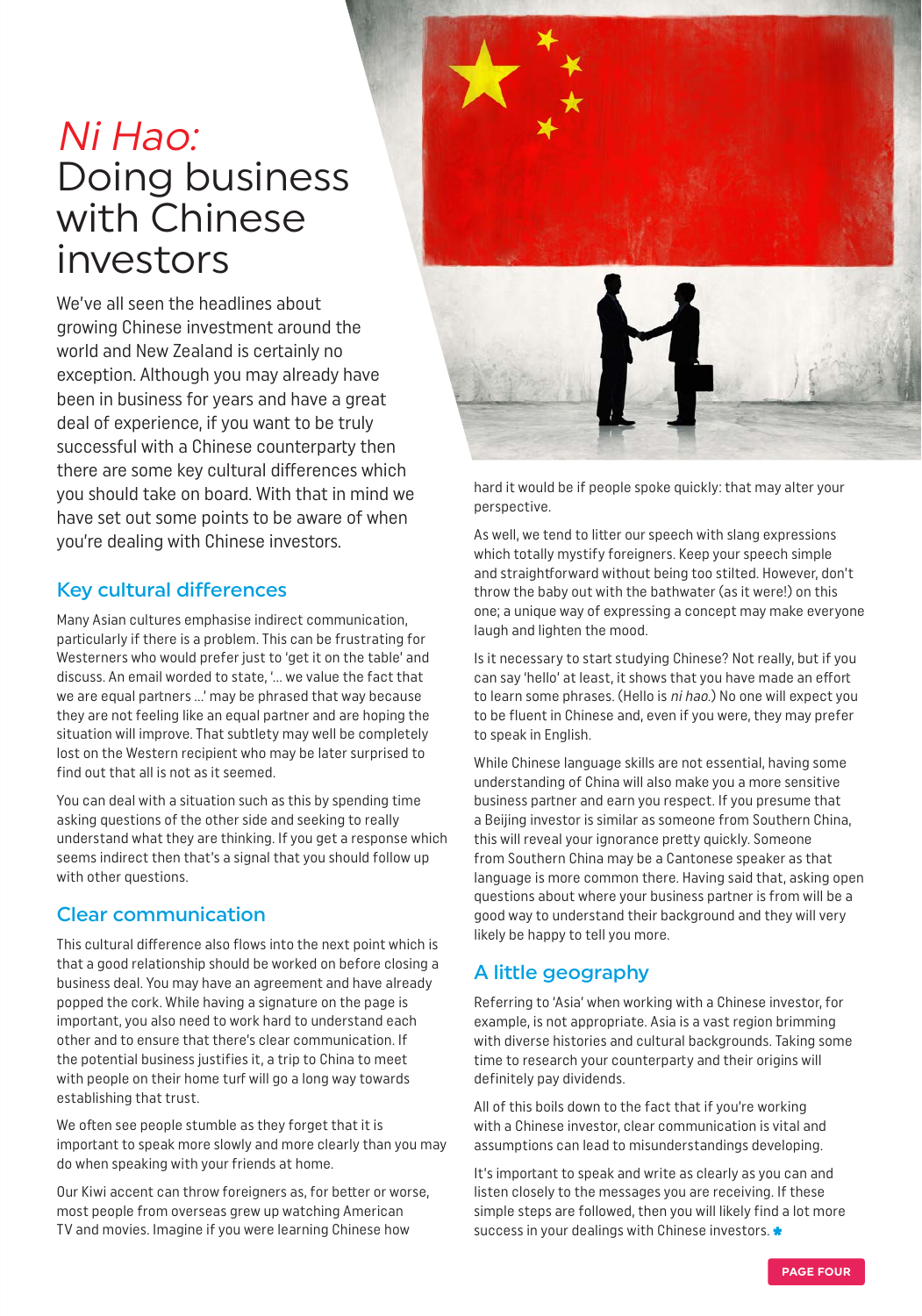### Fineprint

### Drinking and driving – don't do it

Drink driving is one of the key causes of road accidents in New Zealand. With an increasing death toll on our roads, catching drink drivers is a priority for the police. No one wants the police on their doorstep with the dreadful news that a loved one won't be ever coming home.

The drink driving laws are set out in the Land Transport Act 1998.

It's an offence to drive if your breath alcohol limit exceeds 250 micrograms of alcohol per litre of breath or your blood alcohol limit exceeds 50 milligrams of alcohol per 100 millilitres of blood.

New Zealand has a zero alcohol limit for drivers under the age of 20.

It's an infringement offence if your breath alcohol level is between 250 mcg and 400 mcg or if your blood alcohol level is between 50 mg and 80 mg. For these levels you would be fined and suspended from driving.

If the roadside breath test shows more than 250 mcg you must go with a police officer for an evidential test. You may have the choice of a blood test. There are various legal procedural requirements around this process.

If it's a first or second offence you'll **generally** get a conviction, a fine and a mandatory disqualification from driving for a minimum of six months. If it's your third or subsequent offence, you're likely to get a higher fine and mandatory disqualification for a minimum of a year. Recidivist drink drivers, those who keep reoffending, may find themselves off to prison.

The court has the discretion to not impose the mandatory disqualification if there are special reasons relating to the offence. An example may be a life-threatening situation when someone is driving a seriously ill person to the hospital.

### Even if you're not actually driving

The police have successfully prosecuted people sitting in their cars but not actually driving. When it's not clear-cut as to whether someone has been driving or not, inferences may be drawn from the facts. In one case, a driver was found asleep in the driver's seat at 4:00am. The headlights were on and the keys were in the ignition. His breath reading was 1,121 mcg of alcohol. The High Court held that an inference could be drawn and the driver's conviction was upheld. 2

Last year, a conviction for driving with excess breath alcohol (third or subsequent) was overturned on an appeal.<sup>3</sup> Mr Perry was sitting in the driver's seat of his car that was parked 10–15 minutes from home. He said he was in his car waiting for his partner to collect him. The Court of Appeal overturned his conviction on the basis his explanation was acceptable as a reasonable possibility.

### Practical advice

The best advice when it comes to drink driving isn't legal, it's practical. Be aware of the limits and always exercise caution when you're driving after drinking alcohol. The cost of a taxi fare or staying over with friends should always be the preferred option, or simply don't drink at all when you're out.

One more glass of wine is never worth the risk.  $\bullet$ 

**NZ LAW Limited** is an association of independent legal practices with member firms located throughout New Zealand. There are 59 member firms practising in over 70 locations.

NZ LAW member firms have agreed to co-operate together to develop a national working relationship. Membership enables firms to access one another's skills, information and ideas whilst maintaining client confidentiality.

#### **Members of NZ LAW Limited**

Allen Needham & Co Ltd – Morrinsville Argyle Welsh Finnigan – Ashburton Barltrop Graham – Feilding Berry & Co – Oamaru, Queenstown & Invercargill Boyle Mathieson – Henderson Breaden McCardle – Paraparaumu Corcoran French – Christchurch & Kaiapoi Cruickshank Pryde – Invercargill, Queenstown & Gore Cullinane Steele – Levin Daniel Overton & Goulding – Onehunga & Pukekohe DG Law Limited – Panmure Dorrington Poole – Dannevirke Downie Stewart – Dunedin & Balclutha Dowthwaite Law – Rotorua Duncan King Law – Epsom, Aucklan d Edmonds Judd – Te Awamutu & Otorohanga Edmonds Marshall – Matamata AJ Gallagher – Napier Gawith Burridge – Masterton & Martinborough Gifford Devine – Hastings, Havelock North & Waipawa Gillespie Young Watson – Lower Hutt & Upper Hutt Greg Kelly Law Ltd – Wellington Hannan & Seddon – Greymouth Horsley Christie – Wanganui Innes Dean-Tararua Law – Palmerston North & Pahiatua Jackson Reeves – Tauranga James & Wells Intellectual Property – Hamilton, Auckland, Tauranga & Christchurch Johnston Lawrence Limited – Wellington Kaimai Law Bethlehem – Bethlehem Knapps Lawyers – Nelson, Richmond & Motueka Koning Webster – Mt Maunganui Lamb Bain Laubscher – Te Kuiti Law North Limited – Kerikeri Le Pine & Co – Taupo, Turangi & Putaruru Lowndes Jordan – Auckland Mactodd – Queenstown & Wanaka Malley & Co – Christchurch & Hornby Mike Lucas Law Firm – Manurewa Norris Ward McKinnon – Hamilton David O'Neill, Barrister – Hamilton Osborne Attewell Clews – Whakatane Parry Field Lawyers – Riccarton, Christchurch & Hokitika Wayne Peters Lawyers – Whangarei Purnell Jenkison Oliver – Thames & Whitianga Rennie Cox – Auckland & Whitianga Chris Rejthar & Associates – Tauranga RMY Legal – New Plymouth RSM Law Limited – Timaru Sandford & Partners – Rotorua Sheddan Pritchard Law Ltd – Gore Simpson Western – Takapuna, North Harbour & Silverdale Sumpter Moore – Balclutha & Milton Thomson Wilson – Whangarei Till Henderson – New Plymouth & Stratford Wain & Naysmith Limited – Blenheim Walker MacGeorge & Co – Waimate Welsh McCarthy – Hawera Wilkinson Rodgers – Dunedin Woodward Chrisp – Gisborne

<sup>2</sup> Danaher v Police HC Auckland CRI-2007-404-97, 3 September 2007

<sup>3</sup> Perry v Police [2015] NZHC 2810